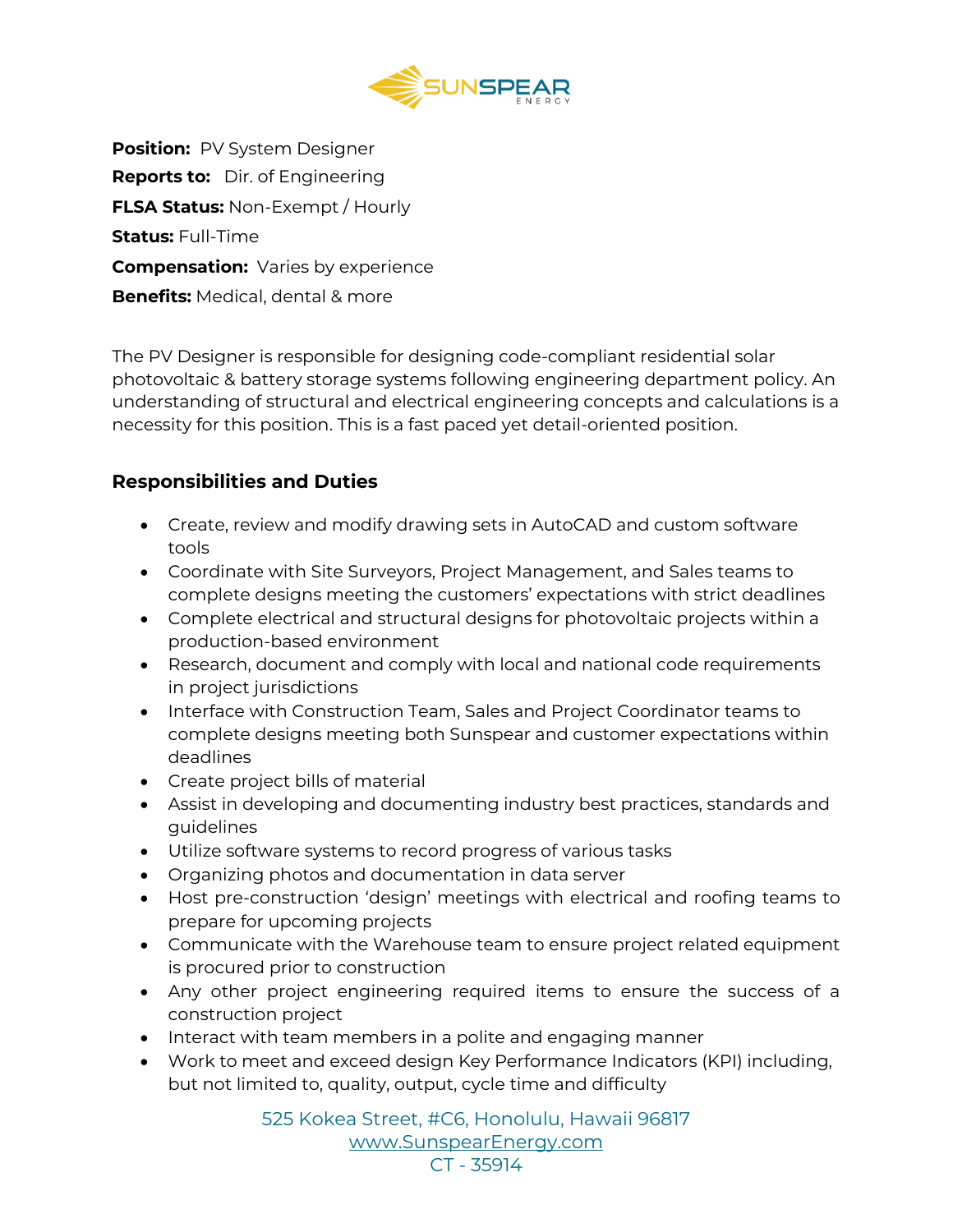

- Participate in training modules, including but not limited to, SunPower Training, Span training, Tesla, and SolarEdge training and more to ensure constant learning goals to increase solar knowledge base
- Stay up-to-date with the evolving Solar PV and Battery landscape and be constantly prepared for industry related changes

## **Minimum Qualifications:**

- Bachelor's degree in an engineering related field required
- OR Bachelor's degree in non-engineering field and 1 year of solar industry experience required
- OR Associate's degree in design related field and 1 year of solar design (or 2 years of solar industry) experience required
- OR NABCEP (PV Installation Professional) certification and 2 years of solar industry experience required
- Proficient in AutoCAD
- Critical thinking and ability to solve problems
- Demonstrate good judgment and analytical skills
- High attention to detail
- Ability to prioritize and manage multiple projects in a fast-paced environment
- Ability to effectively communicate with engineering, construction, and customer facing teams
- Excellent computing skills
- Strong desire to change the way our world is powered!
- Must be able to work shift of Sunday- Thursday or Tuesday-Saturday due to the business and team needs
- Experience with designing and/or constructing solar electric systems
- Strong working knowledge of residential framing, roofing, and electrical
- Knowledge of National Electrical Code and local building codes
- Experience with AutoCad and CRM software tools
- Experience in creating material takeoffs

### **Preferred Qualifications:**

- Technical knowledge of solar system installations
- NABCEP certification is a plus